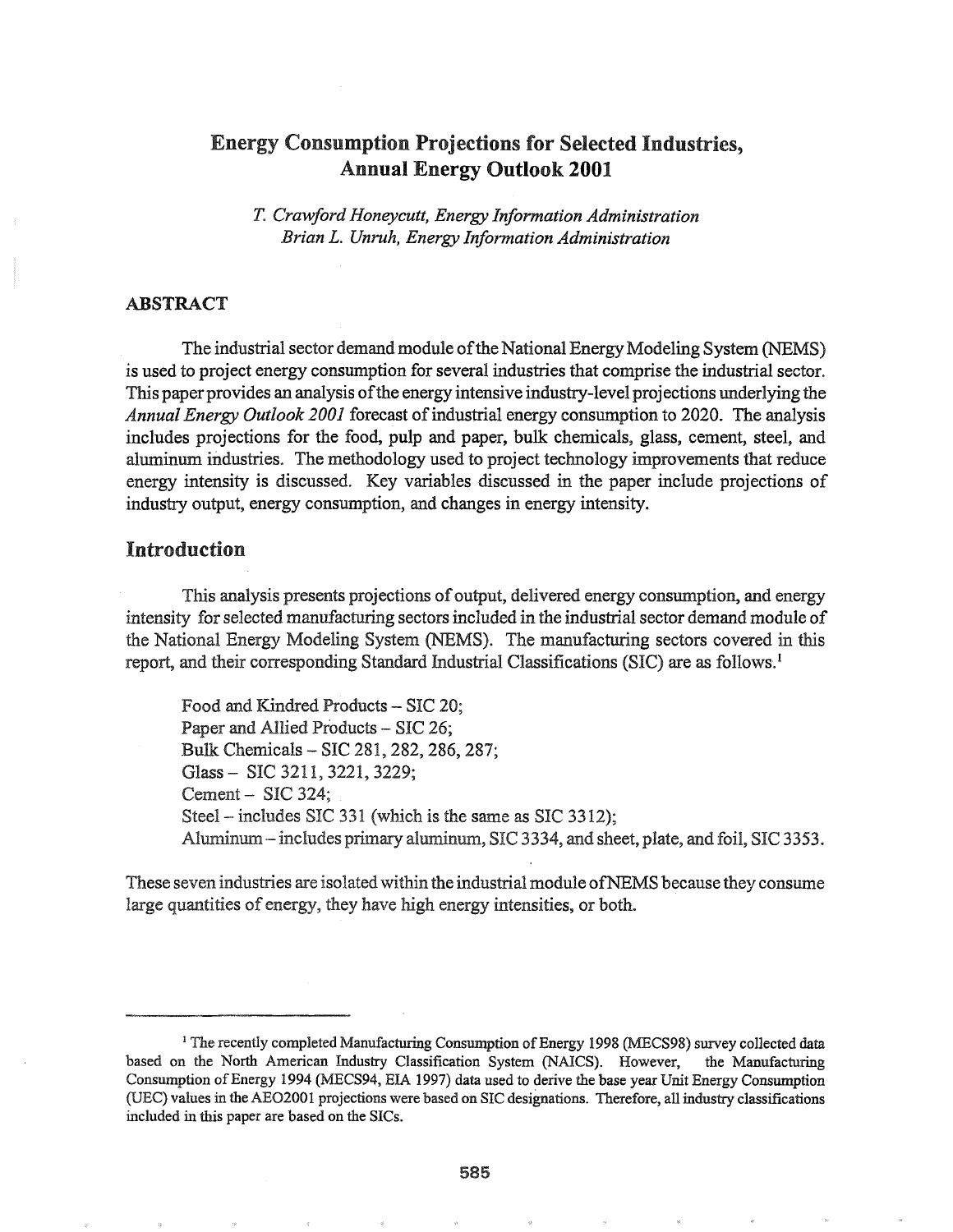# Methodology and Data

The reference case projections in this analysis are based on model runs of the National Energy Modeling System from the *AnnualEnergy Outlook 2001* (ABO 2001, EIA 2000c). The projection methodology for the NEMS industrial model is documented in (EIA 2000d). The NEMS modeling system is summarized in (EIA 2000a).

The aggregate industrial energy consumption forecast contained in the ABO 2001 is similar to the routine forecasts by DRI, GRI, and WEFA.. Projected growth of industrial energy demand ranges from 1.0 percent to 1.4 percent across the four forecasts, with the *Annual Energy Outlook's* in the middle at 1.2 percent per year (EIA 2000c).

## Industrial Module Description

The NEMS industrial model uses "technology bundles" to characterize technical change in the energy-intensive industries. These bundles are defined for each production process step for five of the industries and for each end use in two of the industries. The process step industries are paper, glass, cement, steel, and aluminum. The end-use industries are food and bulk chemicals.

Specific technologies are not characterized by cost and performance, but the evaluation of the likely intensity change for a process step incorporates expectations about specific technologies. Overall energy intensities for discrete production process steps are used. The industrial model incorporates data from Arthur D. Little about projected trends in energy intensity for process steps or end uses in the energy-intensive industries.<sup>2</sup>

Energy intensity is measured as the unit energy consumption (UEC), defined as the energy use per ton of throughput at a process step or as energy use per dollar of output for the end-use industries. For each industry, three Relative Energy Intensity ratios (REI) were developed based on engineering analysis of likely trends in technology availability and adoption (Appendix Table 1). The REI 2020 for old facilities is the ratio of 2020 energy intensity to 1994 energy intensity for existing facilities. The REI 1994 for new facilities is the ratio of the energy intensity of new state-of-the-art facilities in 1994 to the average existing energy intensity in 1994. Similarly, the REI 2020 for new facilities is the energy intensity of new state-of-the-art facilities in 2020 relative to the average existing 1994 intensity. The REIs capture the technological trends that result in decreased energy intensity over time, independent of other economic factors, such as energy prices. If energy prices increase substantially, the energy intensity of added capacity can approach the REI 2020 for new industries several years prior to 2020. In the model, the REI for intervening years is extrapolated using the Technology Possibility Curve (TPC), which is a linear extrapolation from 1994 to 2020.

<sup>&</sup>lt;sup>2</sup>These data are revised after the publication of each *Manufacturing Consumption of Energy* report. These data have been evaluated in two multi-laboratory studies: Interlaboratory Working Group 1997 and 2000.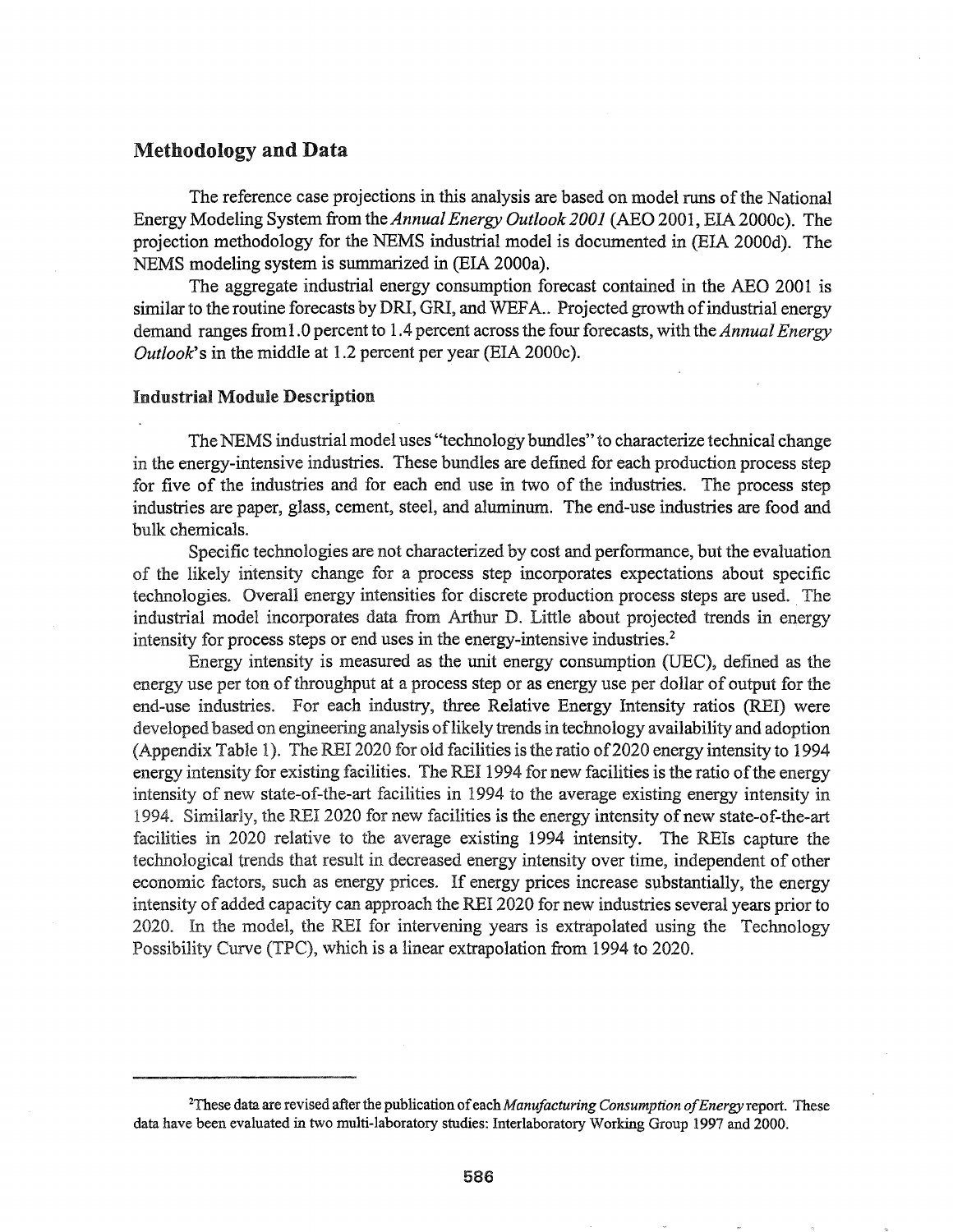## Significance of Selected Industries

The seven industries covered in this report accounted for more than 64 percent of manufacturing energy consumption in 1994. The share ranges from 1 percent (197 trillion Btu) for the glass industry to 32 percent (6,244 trillion Btu) for the bulk chemicals industry (Appendix Table 2). At the same time, these industries accounted for only 26 percent ( $$852$ billion) of total manufacturing output in 1994.<sup>3</sup> Typically, these industries' outputs are quite small compared with all of manufacturing. Cement is the smallest, \$4.2 billion, with a 0.1 percent share, while food is the largest, \$423.7 billion, with 13.1 percent of manufacturing output (Appendix Table 2).

# Results

Energy and output projections for seven industries are presented in this section. Food, paper products, bulk chemicals, glass, cement, steel, and aluminum are discussed. Appendix Table 2 summarizes the economic output, industrial sector energy price, energy consumption, and energy intensity projections for these seven industries.

# Economic Output and Energy Price Assumptions

The average intensity decline rate for each industry is determined by the REIs and by the rate and timing of new additions to capacity. The rate and timing of new additions are a function of baseline equipment retirement rates and industry growth rates. Retirement rates are estimated for the base year and held constant in the absence of energy price increases. If energy prices increase by more than 10 percent, retirement rates are increased from their baseline levels to as much as double the base year rates.

Manufacturing output growth has historically not kept pace with overall economic growth, as measured by the Gross Domestic Product (GDP). Between 1978 and 1999, manufacturing growth averaged 1.7 percent per year, while GDP growth averaged 3.0 percent per year. Furthermore, within the manufacturing sector, the industries discussed in this paper have generally grown more slowly than the manufacturing average (Figure 1). Food and paper were the only sectors to match or exceed growth for the manufacturing sector as a whole between 1978 and 1999.

The economic projections included in the AEO 2001 continue these trends. GDP growth is projected to be higher than the average for the manufacturing sector, and the individual growth rates for the industries discussed in this paper lag behind the manufacturing average (Figure 1 and Appendix Table 2). Over the 1999-2020 period, the projected growth for the fastest growing energy intensive industry (paper products) is about half the projected growth rate for manufacturing as a whole.

Industrial energy price projections from the ABO 2001 are also included in Appendix Table 2. Between 1999 and 2020, natural gas and petroleum prices are projected to increase, while electricity and steam coal prices are projected to decrease.

<sup>&</sup>lt;sup>3</sup>The value of output used in the NEMS industrial model is in constant 1992 dollars.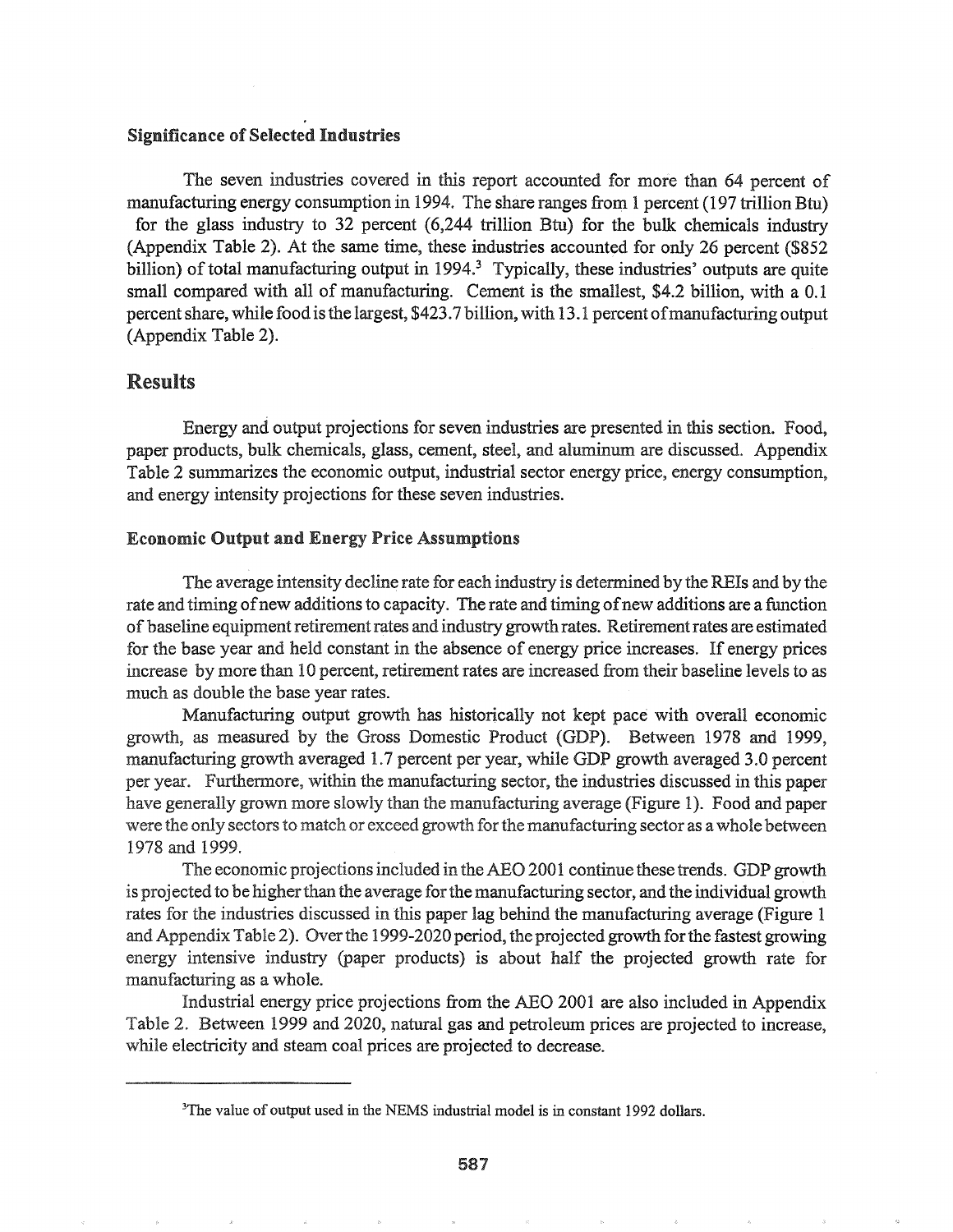

Figure 1. Output Growth for Selected Manufacturing Industries, History and Projections

# **Food Industry**

The food industry consists of SIC code 20. In NEMS, the food industry is modeled as an end-use industry due to the wide array of physical products. The end uses are refrigeration, hot water/steam, direct heat requirements, and other electric requirements (primarily motors). The REIs for the end uses are presented in Appendix Table 1.

The food industry's gross value of output grew 1.7 percent annually over the 1978-1999 period to \$465.2 billion in 1999. Over the 1999-2020 period, output is projected to grow 1.3 percent per year to \$605.2 billion in 2020.

During 1991-1994, energy consumption increased 7 6 percent annually to 1..2 quadrillion 1994 (Appendix Table 2).. Energy intensity increased by 4.9 percent annually during that period. However, energy intensity is projected to fall 0..4 percent annually in the forecast period.. Together with the output forecast, this yields projected energy consumption of 1.4 quadrillion Btu in 2020.

# **Paper Industry**

The paper industry consists of SIC 26. The pulp and paper industry produces pulp and a variety of paper products using fibers from timber or from recycled paper products. The pulp and paper industry is very energy intensive.. However, it meets a large share of its energy demand by recovery and consumption ofwaste pulping fibers and wood waste.. The production steps are wood preparation, waste pulping, mechanical pulping, semi-chemical pulping, kraft (sulfite) pulping, bleaching, and paper making (Appendix Table 1).

The paper industry's value of gross output grew 1.9 percent annually from 1978 to 1999. In the forecast period of 1999 to 2020, gross output is projected to grow 1.6 percent annually. The U..S. industry is relatively mature and will face increasing competition for foreign markets which reduces the projected industry growth rate.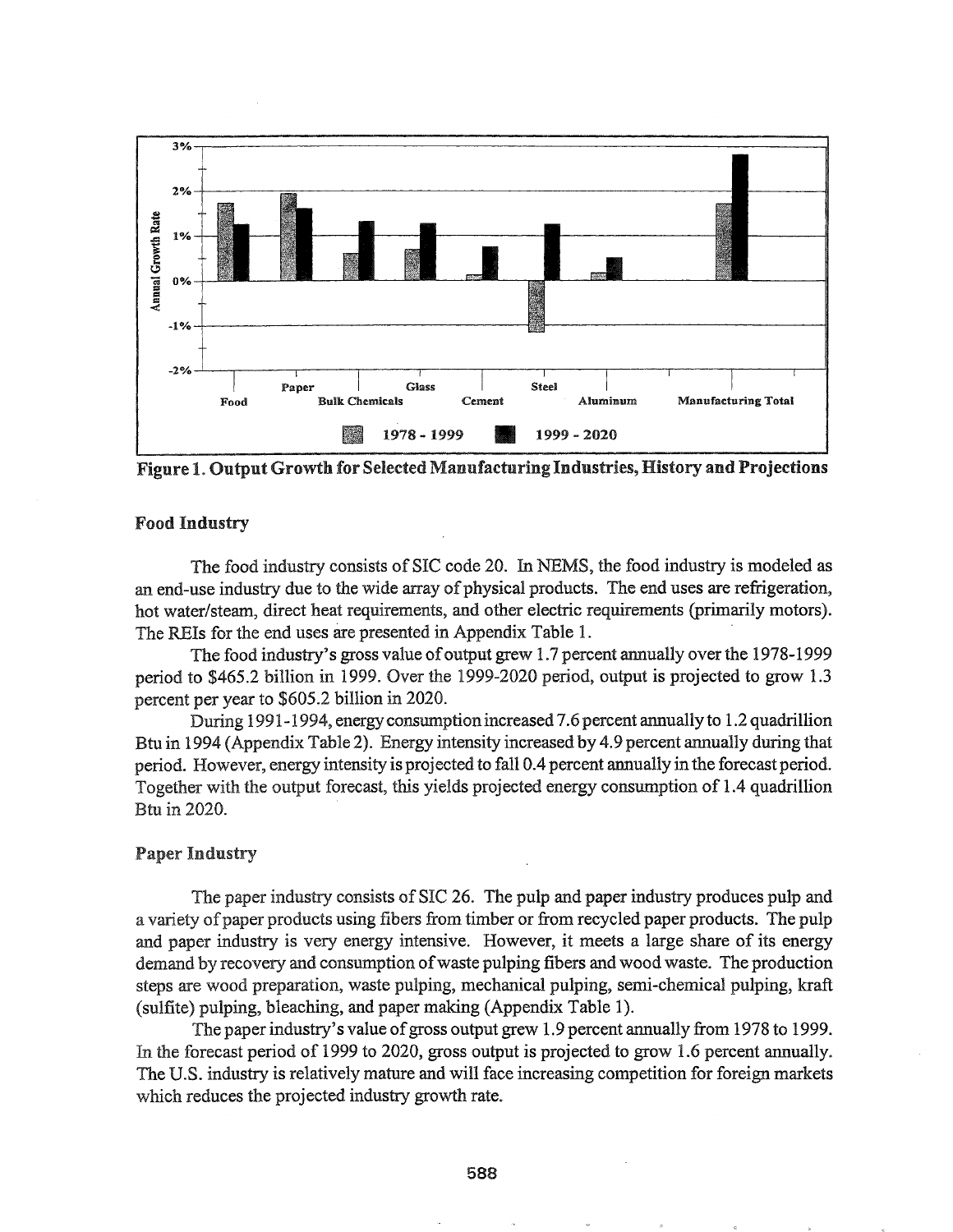The paper industry's energy intensity fell 0.8 percent per year between 1991 and 1994. Over the 1999-2020 period, energy consumption is projected to increase 1.0 percent per year, reaching 3.3 quadrillion Btu in 2020. Growth in energy consumption is dampened by increased waste pulping and a rapid fall in energy intensity for kraft pulping and papermaking as can be seen by their *RBIs*in Appendix Table 1. Consequently, the paper industry's energy intensity is projected to decline by 0.6 percent per year between 1999 and 2020.

Typically, the largest improvementin energy intensity occurs when existing facilities are replaced rather than from future improvements in energy intensity. For example, a new state-ofthe-art wood preparation facility in 1994 was 84 percent as energy intensive as the average existing wood preparation plant (Appendix Table 1). By 2020, a new state-of-the-art wood preparation facility would be 83 percent as energy intensive as the average existing wood preparation plant in 1994.

The pulp and paper industry uses large quantities of renewable energy 'which are byproducts ofthe wood preparation' and the virgin pulping processes. Biomass is projected to increase 1.6 percent annually, reaching 2.0 quadrillion Btu in 2020.. The current forecast does not include commercialization of pulping liquor gasification plants for electricity generation. If successful, these plants could increase electricity self-generation substantially.

#### **Bulk Chemicals Industry**

The bulk chemicals industry consists of SIC codes 281 (industrial inorganic chemicals), 282 (plastics and synthetics), 286 (industrial organic chemicals), and 287 (agricultural chemicals). This definition excludes pharmaceuticals, cosmetics and the like. In NEMS, the bulk chemicals industry is modeled as an end-use industry due to the wide array of physical products. The end uses are electrolytic, steam, direct heat requirements, and other electric requirements (primarily motors). The REIs for the end uses are presented in Appendix Table 1.

The bulk chemicals industry's gross value of output grew 0.6 percent annually over the 1978-1999 period to \$177.4 billion in 1999. The industry's growth rate over that period was dampened by its relatively slow recovery from the economic recession of 1991. Over the 1999-2020 period, output is projected to grow 1.3 percent per year to \$233.4 billion in 2020.

During 1991-1994,<sup>4</sup> energy consumption increased 1.8 percent annually to 6.2 quadrillion Btu in 1994 (Appendix Table 2). Energy intensity fell slightly during that period. Energy intensity is projected to fall more rapidly, 0.3 percent annually, in the forecast period. Together with the output forecast, this yields projected energy consumption of 8.1 quadrillion Btu in 2020.

Over half the energy used in the bulk chemicals industry is for feedstock purposes. The current projection does not include significant opportunities to reduce feedstock requirements because feedstock input demands are based on molecule requirements not the caloric value of the input. Future developments could lead to increased use of bioengineered feedstocks to replace hyrodcarbon feedstocks.

<sup>4</sup>The growth rate is based on consumption adjusted for inter-establishment shipments.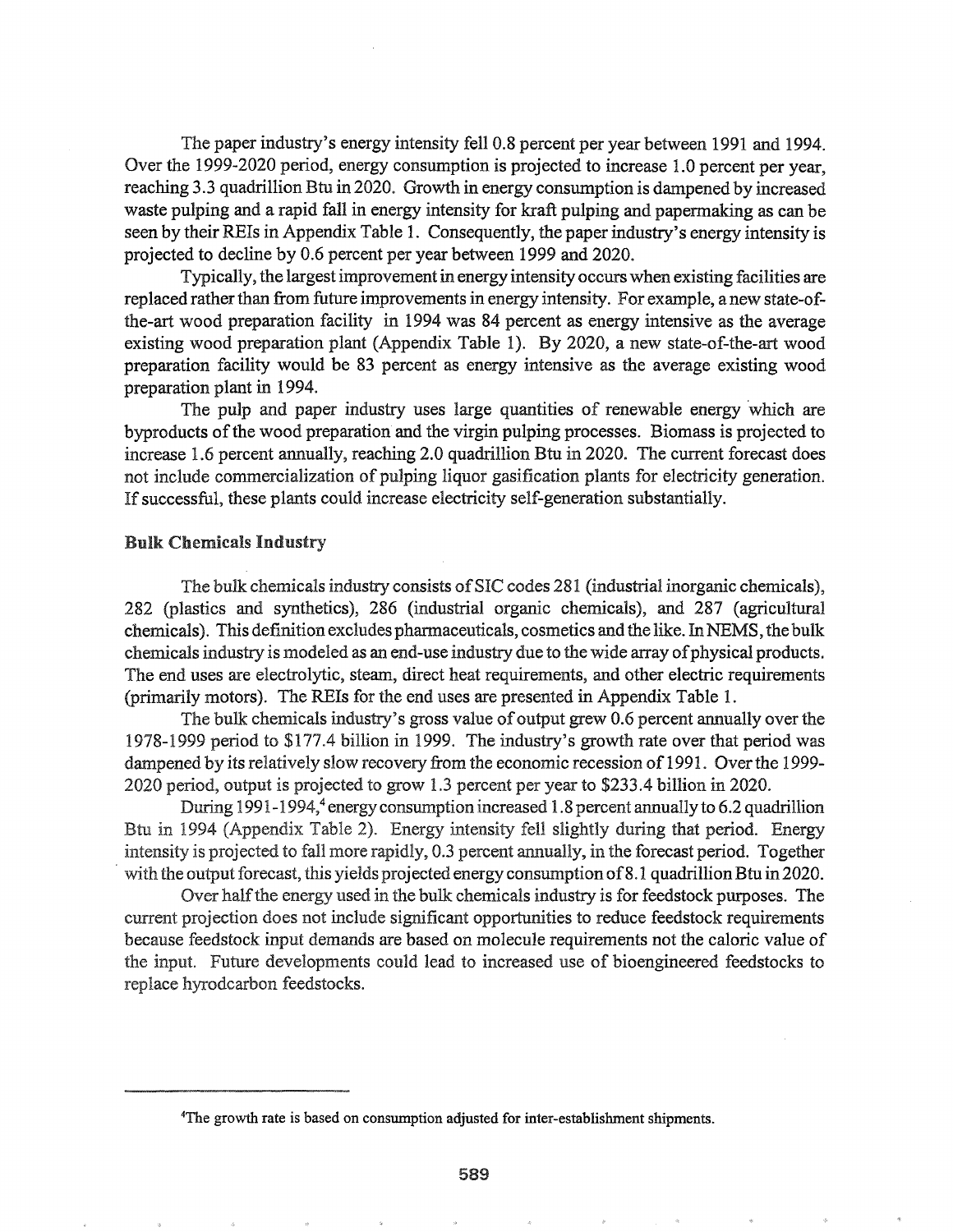# Glass Industry

The glass industry consists of SIC codes 3211, 3221, and 3229. This definition includes flat glass, containers, and pressed or blown glass. The industry uses energy primarily in melting furnaces. The production steps are batch preparation, melting/refining, forming, and postforming (Appendix Table 1). (Use ofrecycled glass has a lower energy intensity but the relative energy intensities are assumed to be the same as for virgin glass.)

Glass industry output grew 0.7 percent annually over 1978-1999. Future growth of the industry is projected to be somewhat faster, 1.3 percent per year, over the 1999-2020 period.

Glassindustry energy consumption grew from 183 trillionBtu in 1991 to 197 trillionBtu in 1994.<sup>5</sup> Over the forecast period 1999-2020, glass industry energy consumption is projected to increase by 0.4 percent annually, reaching 217 trillion Btu in 2020.

Glass industry energy intensity fell 2.1 percent annually overthe 1991-1994 period. The rate of decline over the forecast is projected to be 0.9 percent. This result is due primarily to projected improvements in energy intensity for the melting/refining process.

# Cement Industry

The NEMS cement industry consists'of SIC code 324. The production steps for the cement industry are the dry process, wet process, and finish grinding.

Although tiny in terms of its share of manufacturing gross output (0.1 percent in 1994), the cement industry is important from an energy perspective because of its tremendous intensity. From 1978 to 1991, the cement industry's value of output increased 0.1 percent annually to reach \$5.2 billion. Over the 1999-2020 period, cement industry value of output is projected to grow 0.8 percent per year.

Cement industry energy consumption decreased 0.2 percent per year from 1991 to 1994, yielding a 3.9 percent annual fall in energy intensity. The rapid output growth was due to the industry's rapid recovery from the 1991 recession.

Cement industry energy intensity is projected to fall 0.8 percent per year over the 1999- 2020 period. It is assumed that all new capacity utilizes the dry process which has a much lower REI than existing capacity. Over the 1999-2020 period, energy consumption is projected to decrease by 0.1 percent per year.

# **Steel Industry**

The NEMS steel industry consists of SIC code 331. This definition includes blast furnaces and steel mills, including coking facilities. The production steps for the steel industry are coke oven, blast furnace with basic oxygen furnace, electric arc furnace, ingot casting, continuous casting, hot rolling, and cold rolling (Appendix Table 1). No new ingot casting is projected.

<sup>5</sup>Energy consumption for SIC 3229, Pressed and Blown Glass was not published in 1991. Consumption was estimated assuming that the energy intensity of SIC 3229 was the same in 1991 as it was in 1994. This procedure could underestimate the intensity decline rate from 1991 to 1994.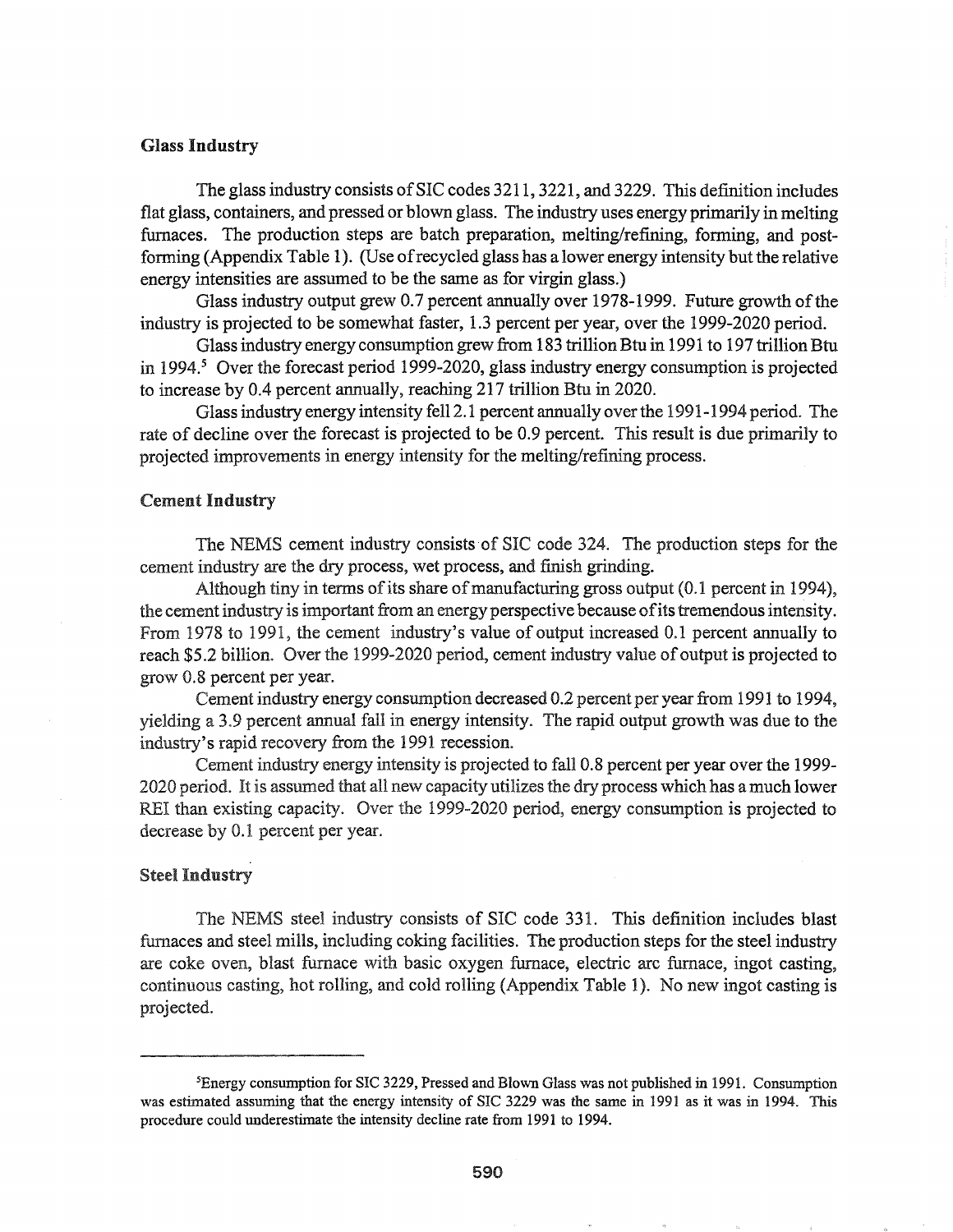From 1978 to 1999, the steel industry's value of output decreased 1.2 percent annually to reach \$67.8 billion. Over the 1999-2020 period, steel industry value ofoutput is projected to grow 1.3 percent per year.

Steel industry energy consumption increased 4.9 percent per year from 1991 to 1994.<sup>6</sup> Over that period, industry output increased 7.1 percent annually, which yields a 2.1 percent annual fall in energy intensity. The rapid output growth was due to the industry's rapid recovery from the 1991 recession.

Steel industry energy intensity is projected to fall 1.3 percent per year overthe 1999-2020 period. Increased use of electric arc furnaces and near-net-shape casting developments are primary drivers for the projected fall in energy intensity. However, electricity intensity increases because of the greater use of electric arc furnaces. Over the 1999-2020 period, total delivered energy consumption is projected to decrease by 0.1 percent per year, while electricity consumption is projected to increase by 1.1 percent annually.

The REIs for the steel industry process steps are given in Appendix Table 1. The hot and cold rolling steps have low RBI 2020 due to a combination oflowerintensity and reduced rolling requirements resulting from the growth of near-net-shape casting. For NEMS forecasting purposes, no coke ovens are assumed to be added to replace the retiring ovens. While increased electric arc furnace capacity reduces coke requirements, coke imports are projected to increase over the forecast period.

# Aluminum Industry

The aluminum industry consists of SIC codes 3334 and 3353. This definition includes primary aluminum and establishments producing aluminum plate, sheet, and foil. The production steps are primary aluminum (smelting) and semi-fabrication.

The aluminum industry's output grew 0.2 percent annually from 1978 to 1999, reaching \$36.0 billion in 1999. Over the 1999-2020 period, output is projected to grow 0.5 percent annually.

Energy consumption fell from 354 trillion Btu in 1991 to 314 trillion Btu in 1994. This was attributable to the sharp fall in U.S. production of primary aluminum, which is the most energy intensive part of the aluminum industry. Energy consumption is projected to increase slightly over the forecast period, reaching 391 trillion Btu in 2020. The retirement of existing facilities and some growth in recycling, which reduces primary smelting, result in a projected intensity decline of 0.7 percent per year. Energy and production cost savings in primary smelting could be achieved with further development of inert anodes and wettable cathodes.

## Summary

The projected output growth rates over the 1999-2020 period for the selected industries discussed in this paper are less than the 2.8 percent growth rate for manufacturing as a whole (Appendix TabIe 3). In fact, only the paperindustry grows at even halfthe aggregate growth rate for the economy. The cumulative energy intensity decline for the selected industries varies,

<sup>6</sup>The growth rate is based on consumption adjusted for inter-establishment shipments.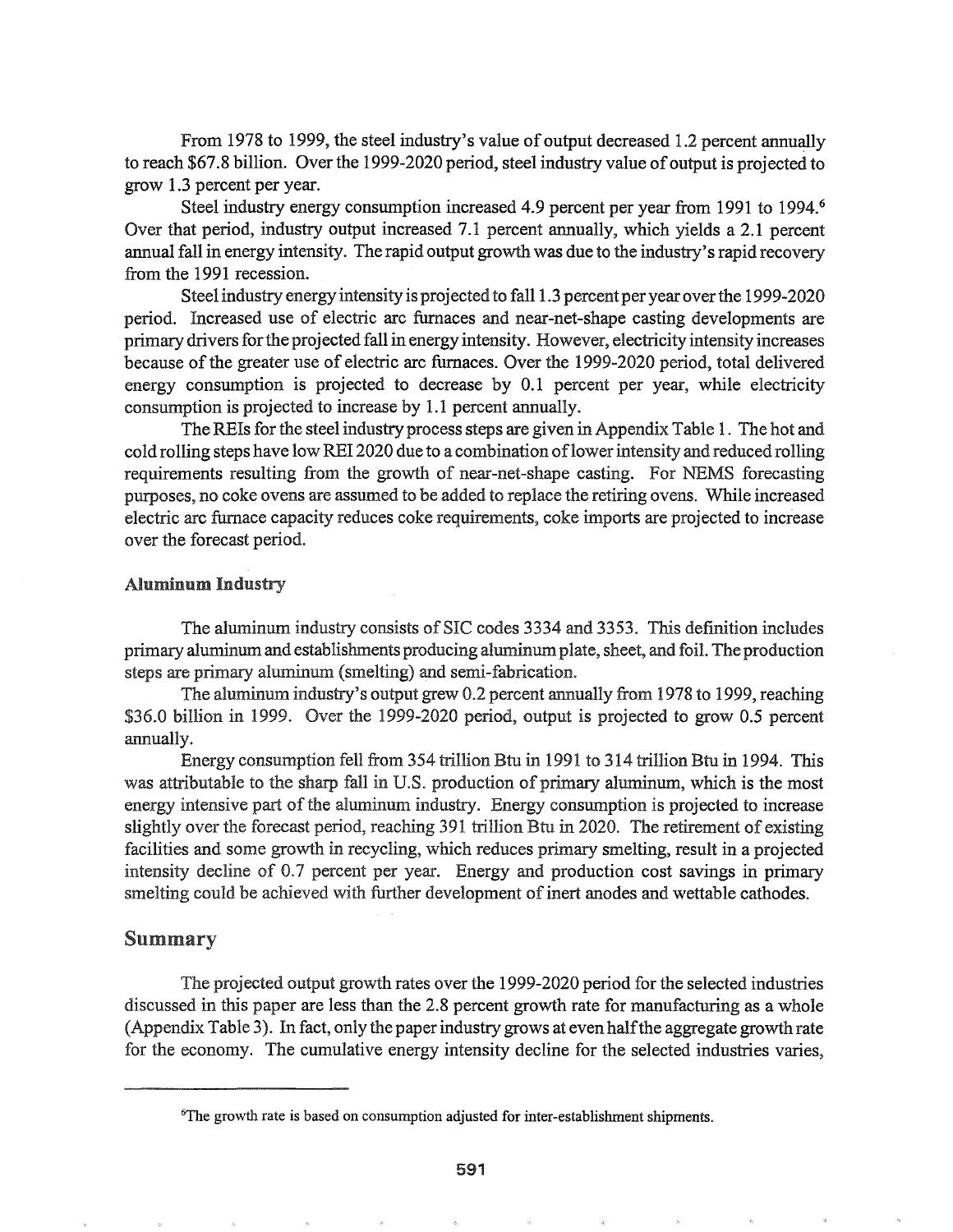depending on the particulars of each industry (Figure 2). The bulk chemicals industry is projected to have the smallest improvement, with cumulative energy intensity declining by only 5.7 percent between 1999 and 2020, because there is little ability to reduce feedstock intensity. The steel industry is projected to have the largestimprovement, with cumulative energy intensity falling by 24.2 percent between 1999 and 2020 in part because electric arc furnaces, which have a lower energy intensity, are favored over basic oxygen furnaces..



Figure 2. Projected Cumulative Change in Energy Intensity

Overall, the energy consumption forecasts of the NEMS industrial module may be optimistic in terms of energy intensity changes, given the low projected output growth rates of the energy-intensive industries and relatively small changes in projected energy prices. Total manufacturing energy intensity fell 1.6 percent per year from 1991 to 1994. In the AEO 2001, manufacturing energy intensity is projected to fall 1.7 percent per year.

# **References**

- Inc. 1998. *Industrial Model: Update on Energy Use and Industrial Characteristics, Final Report to DAC/EIA. Cambridge, Massachusetts.*
- Energy Information Administration (EIA). 1994. *Manufacturing Energy Consumption Survey: Consumption of Energy, 1991.* Washington, D.C.: DOE/EIA-0512(91).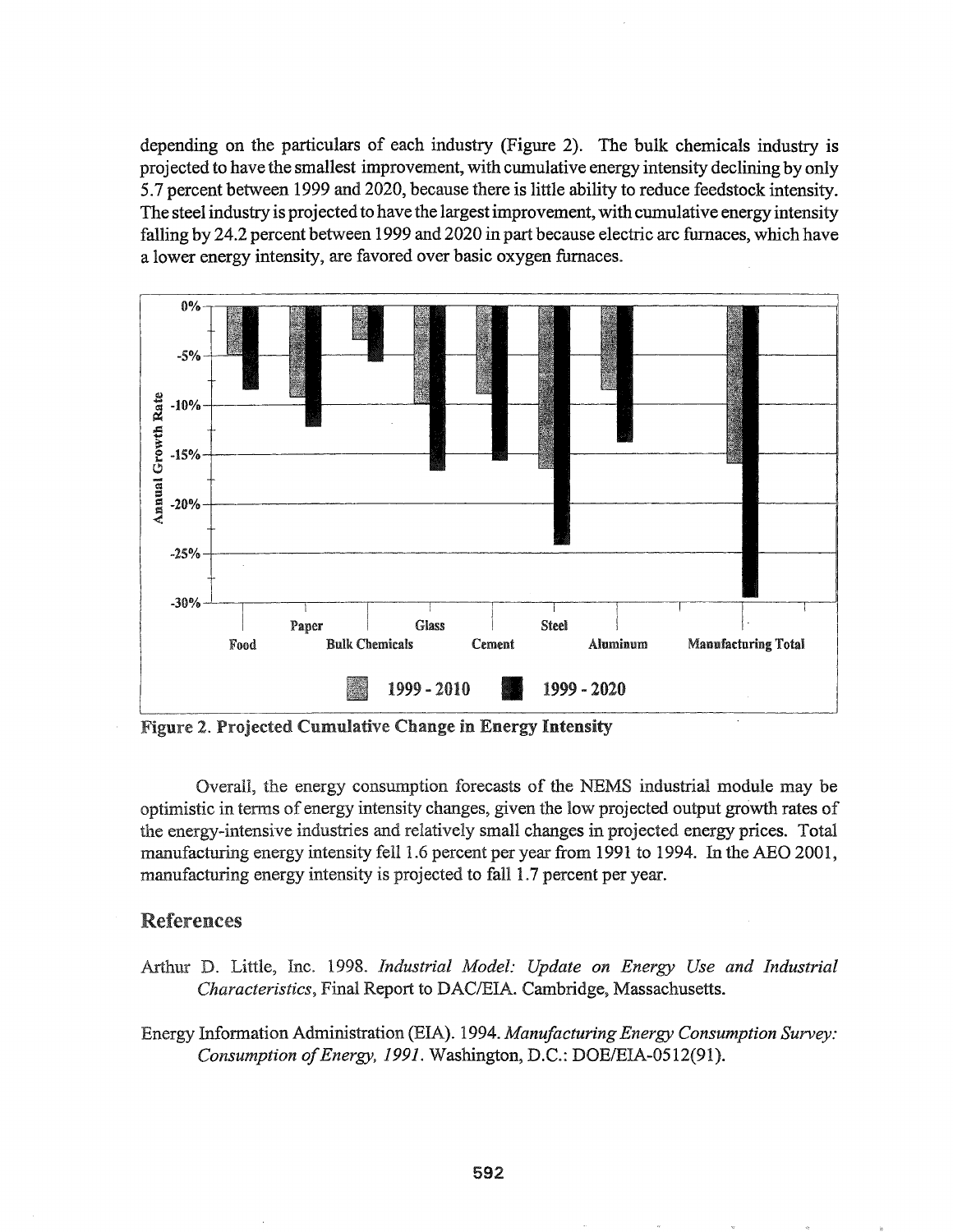- Energy Information Administration (EIA). 1997. *Manufacturing Energy Consumption Survey*: *Consumption ofEnergy,* 1994. Washington, D.C.: DOE/EIA-0512(94).
- Energy Information Administration (EIA). 2000a. *The National Energy Modeling System: An Overview.* Washington, D.C.: DOE/EIA-0581(2000).
- Energy Information Administration (EIA). 2000b. *Annual Energy Review* 1999. Washington, D.C.: DOE/EIA-0384(99).
- Energy Information Administration (EIA). 2000e. *Annual Energy Outlook 2001.* Washington, D.C.: DOE/EIA-0383(2001).
- Energy Information Administration (EIA). 2000d. *Model Documentation Report.· Industrial Sector Demand Module of*the *National Energy Modeling System.* Washington, D.C.: DOE/EIA-M064(2001).
- Interlaboratory Working Group. 1997. *Scenarios ofU.S. Carbon Reductions..* ORNL/CON-444 and LBNL-40533. Oak Ridge Tenn.: Oak Ridge National Laboratory and Berkeley, Calif.: Lawrence Berkeley National Laboratory. http://www.oml.gov/ORNL/Energy\_Eff/labweb.htm
- Interlaboratory Working Group. 2000. *Scenariosfor a Clean Energy Future.* ORNL/CON-476 and LBNL-44029. Oak Ridge Tenn.: Oak Ridge National Laboratory and Berkeley, Calif.: Lawrence Berkeley National Laboratory. http://www.ornl.gov/ORNL/Energy\_Eff/CEF.htm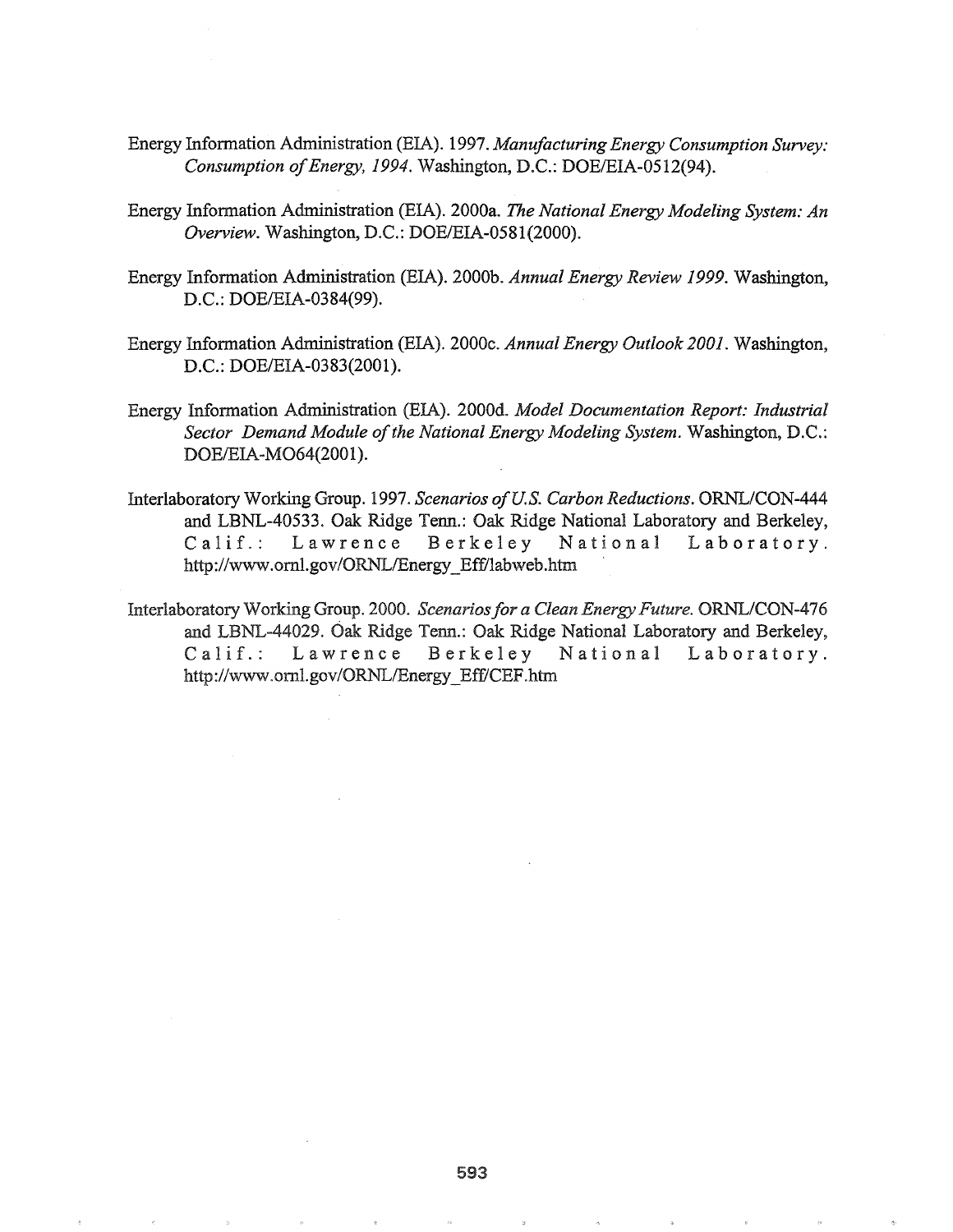# Appendix

| Industry                                                            | <b>Old Facilities</b> |                  | <b>New Facilities</b> | Retirement      |                  |      |  |
|---------------------------------------------------------------------|-----------------------|------------------|-----------------------|-----------------|------------------|------|--|
| Process Unit                                                        | <b>REI 2020</b>       | TPC <sup>a</sup> | <b>REI 1994</b>       | <b>REI 2020</b> | TPC <sup>a</sup> | Rate |  |
| Food                                                                |                       |                  |                       |                 |                  |      |  |
| Direct Fuel                                                         | 0.897                 | $-0.004$         | 0.90                  | 0.80            | $-0.004$         | 1.7  |  |
| Hot Water/Steam                                                     | 0.922                 | $-0.003$         | 0.90                  | 0.80            | $-0.004$         | 1.7  |  |
| Refrigeration                                                       | 0.947                 | $-0.002$         | 0.90                  | 0.80            | $-0.004$         | 1.7  |  |
| Other Electric                                                      | 0.947                 | $-0.002$         | 0.90                  | 0.80            | $-0.004$         | 1.7  |  |
| Pulp & Paper                                                        |                       |                  |                       |                 |                  |      |  |
| Wood Preparation                                                    | 0.950                 | $-0.003$         | 0.840                 | 0.831           | $-0.0004$        | 2.3  |  |
| <b>Waste Pulping</b>                                                | 0.974                 | $-0.001$         | 0.930                 | 0.885           | $-0.002$         | 2.3  |  |
| <b>Mechanical Pulping</b>                                           | 0.944                 | $-0.003$         | 0.840                 | 0.822           | $-0.0009$        | 2.3  |  |
| Semi-Chemical Pulping                                               | 0.894                 | $-0.006$         | 0.730                 | 0.697           | $-0.002$         | 2.3  |  |
| Kraft (Sulfite) Pulping                                             | 0.903                 | $-0.005$         | 0.730                 | 0.600           | $-0.008$         | 2.3  |  |
| Bleaching                                                           | 0.910                 | $-0.005$         | 0.750                 | 0.683           | $-0.004$         | 2.3  |  |
| Paper Making                                                        | 0.910                 | $-0.005$         | 0.750                 | 0.560           | $-0.012$         | 2.3  |  |
| <b>Bulk Chemicals</b>                                               |                       |                  |                       |                 |                  |      |  |
| Direct Fuel                                                         | 0.897                 | $-0.004$         | 0.90                  | 0.80            | $-0.004$         | 1.9  |  |
| Hot Water/Steam                                                     | 0.922                 | $-0.003$         | 0.90                  | 0.80            | $-0.004$         | 1.9  |  |
| Electrolytic                                                        | 0.980                 | $-0.0008$        | 0.90                  | 0.80            | $-0.004$         | 1.9  |  |
| Other Electric                                                      | 0.947                 | $-0.002$         | 0.90                  | 0.80            | $-0.004$         | 1.9  |  |
| Glass <sup>b</sup>                                                  |                       |                  |                       |                 |                  |      |  |
| <b>Batch Preparation</b>                                            | 0.957                 | $-0.002$         | 0.882                 | 0.882           | 0                | 1.3  |  |
| Melting/Refining                                                    | 0.892                 | $-0.006$         | 0.850                 | 0.448           | $-0.027$         | 1.3  |  |
| Forming                                                             | 0.952                 | $-0.003$         | 0.818                 | 0.744           | $-0.004$         | 1.3  |  |
| Post Forming                                                        | 0.921                 | $-0.004$         | 0.780                 | 0.760           | $-0.001$         | 1.3  |  |
| Cement                                                              |                       |                  |                       |                 |                  |      |  |
| Dry Process                                                         | 0.982                 | $-0.0009$        | 0.790                 | 0.657           | $-0.008$         | 1.2  |  |
| Wet Process <sup>c</sup>                                            | 0.954                 | $-0.002$         | NA                    | NA              | NA               | 1.2  |  |
| <b>Finish Grinding</b>                                              | 0.943                 | $-0.003$         | 0.813                 | 0.641           | $-0.010$         | 1.2  |  |
| Steel                                                               |                       |                  |                       |                 |                  |      |  |
| Coke Oven <sup>c</sup>                                              | 1.00                  | $\pmb{0}$        | 0.840                 | 0.817           | $-0.001$         | 1.5  |  |
| BF/Basic Oxygen                                                     | 1.00                  | $\bf{0}$         | 1.00                  | 0.982           | $-0.0008$        | 1.0  |  |
| <b>Electric Arc Furnace</b>                                         | 1.00                  | 0                | 0.960                 | 0.960           | 0                | 1.5  |  |
| Ingot Casting <sup>c</sup>                                          | 1.00                  | 0                | NA                    | NA              | NA               | 2.9  |  |
| <b>Continuous Casting</b>                                           | 1.00                  | $\mathbf 0$      | 1.00                  | 1.00            | 0                | 2.9  |  |
| <b>Hot Rolling</b>                                                  | 0.698                 | $-0.019$         | 0.500                 | 0.401           | $-0.009$         | 2.9  |  |
| Cold Rolling                                                        | 0.877                 | $-0.007$         | 0.840                 | 0.488           | $-0.023$         | 2.9  |  |
| <b>Aluminum</b>                                                     |                       |                  |                       |                 |                  |      |  |
| Primary Aluminum                                                    | 0.936                 | $-0.003$         | 0.910                 | 0.812           | $-0.005$         | 2.1  |  |
| Semi-Fabrication                                                    | 0.855                 | $-0.008$         | 0.610                 | 0.506           | $-0.008$         | 2.1  |  |
| <sup>a</sup> TPC is the annual rate of change between 1994 and 2020 |                       |                  |                       |                 |                  |      |  |

Table 1. Coefficients for Technology Possibility Curves

<sup>a</sup>TPC is the annual rate of change between 1994 and 2020.

<sup>b</sup>REIs apply to both virgin and recycled materials.

'No new plants are likely to be built that use these technologies.

Source: EIA 2000d

 $\bar{\theta}$ 

 $\mathbb{R}^n$  . The set of the set of the set of the set of the set of the set of the set of the set of the set of the set of the set of the set of the set of the set of the set of the set of the set of the set of the set of

 $\sim 5$ 

 $\mathcal{G}_\mu$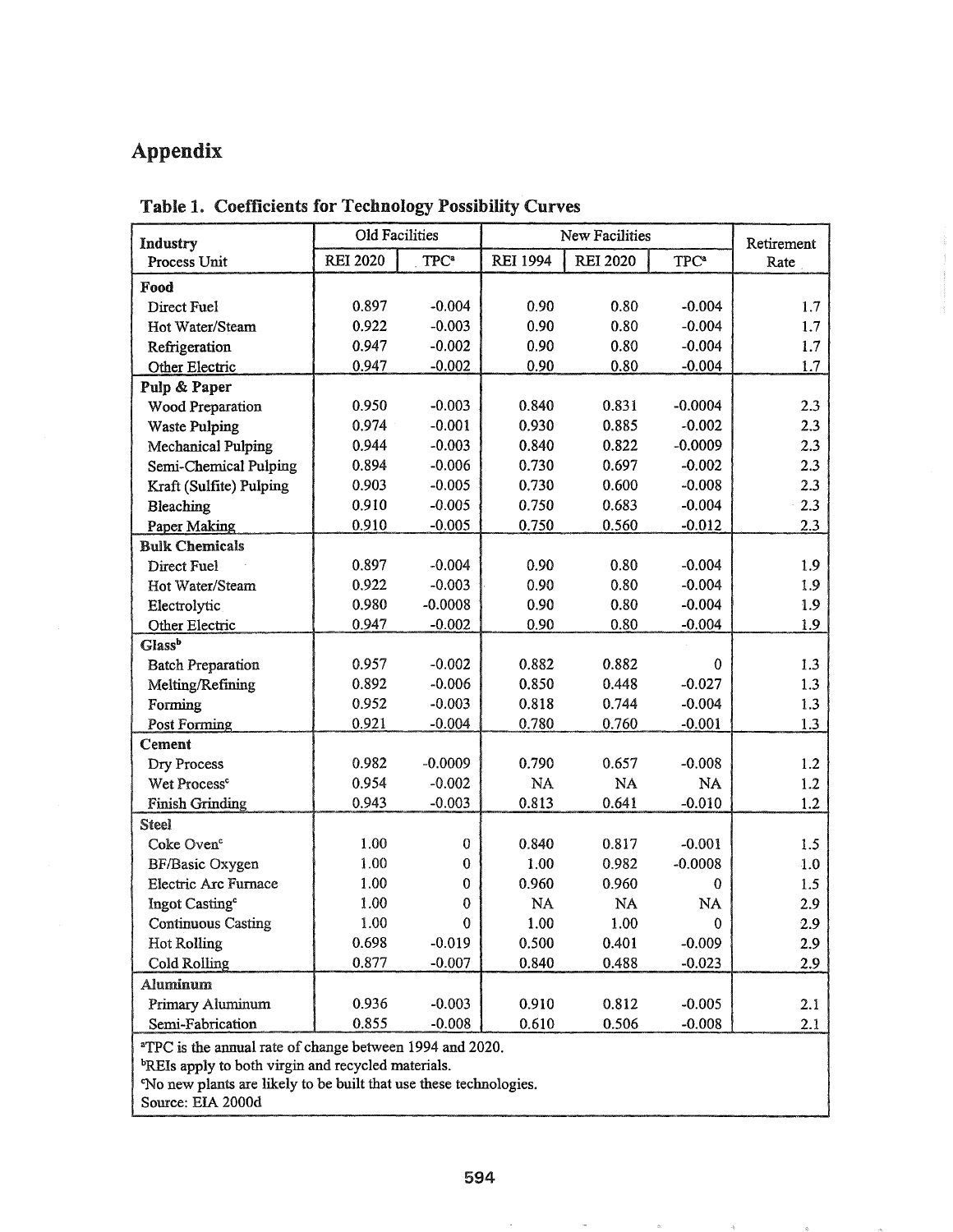|                                                                     | 1991   | 1994   | 1999   | 2010   | 2020   | Annual<br>Growth<br>1999 - 2020 |
|---------------------------------------------------------------------|--------|--------|--------|--------|--------|---------------------------------|
| Real GDP (billion 96\$)                                             | 6,676  | 7,348  | 8,876  | 12,667 | 16,515 | 3.0%                            |
| <b>Industry Output (billion 925)</b>                                |        |        |        |        |        |                                 |
| Food and Kindred Products                                           | 392.8  | 423.7  | 465.2  | 531.1  | 605.2  | 1.3%                            |
| Paper and Paper Products                                            | 126.7  | 137.3  | 150.5  | 186.1  | 210.3  | 1.6%                            |
| <b>Bulk Chemicals</b>                                               | 158.7  | 167.6  | 177.4  | 207.6  | 233.4  | 1.3%                            |
| Glass                                                               | 16.6   | 19.1   | 20.9   | 24.2   | 27.2   | 1.3%                            |
| Cement                                                              | 3.8    | 4.2    | 5.2    | 5.6    | 6.0    | 0.8%                            |
| <b>Steel</b>                                                        | 55.2   | 67.9   | 67.8   | 81.4   | 88.3   | 1.3%                            |
| Aluminum                                                            | 29.4   | 32.3   | 36.0   | 38.4   | 40.1   | 0.5%                            |
| Manufacturing Total                                                 | 2,835  | 3,239  | 3,749  | 5,089  | 6,726  | 2.8%                            |
| <b>Industrial Energy Prices</b><br>(99\$ / million Btu)             |        |        |        |        |        |                                 |
| Petroleum                                                           | 5.65   | 4.95   | 5.55   | 6.05   | 6.27   | 0.6%                            |
| Natural Gas                                                         | 2.67   | 2.79   | 2.79   | 3.31   | 3.76   | 1.4%                            |
| Steam Coal                                                          | 1.42   | 1.43   | 1.43   | 1.29   | 1.21   | $-0.8%$                         |
| Electricity                                                         | 13.34  | 14.23  | 13.09  | 11.24  | 11.62  | $-0.6%$                         |
| <b>Energy Consumption</b><br>(trillion Btu)                         |        |        |        |        |        |                                 |
| Food and Kindred Products                                           | 959    | 1,193  | 1,180  | 1,281  | 1,405  | 0.8%                            |
| Paper and Paper Products                                            | 2,507  | 2,665  | 2,704  | 3,036  | 3,319  | 1.0%                            |
| <b>Bulk Chemicals</b>                                               | 5,918  | 6,244  | 6,568  | 7,416  | 8,149  | 1.0%                            |
| Glass                                                               | 183    | 197    | 199    | 209    | 217    | 0.4%                            |
| Cement                                                              | 329    | 327    | 402    | 394    | 396    | $-0.1%$                         |
| Steel                                                               | 1,408  | 1,623  | 1,589  | 1,594  | 1,568  | $-0.1%$                         |
| Aluminum                                                            | 354    | 314    | 408    | 398    | 391    | $-0.2%$                         |
| Manufacturing Total                                                 | 18,390 | 19,607 | 20,309 | 23,168 | 25,680 | 1.1%                            |
| <b>Consumption per Unit of Output</b><br>(thousand Btu/92\$ output) |        |        |        |        |        |                                 |
| Food and Kindred Products                                           | 2.44   | 2.82   | 2.54   | 2.41   | 2.32   | $-0.4%$                         |
| Paper and Paper Products                                            | 19.79  | 19.42  | 17.97  | 16.32  | 15.78  | $-0.6%$                         |
| <b>Bulk Chemicals</b>                                               | 37.29  | 37.25  | 37.01  | 35.73  | 34.91  | $-0.3%$                         |
| Glass                                                               | 10.99  | 10.30  | 9.56   | 8.61   | 7.96   | $-0.9%$                         |
| Cement                                                              | 86.87  | 77.14  | 77.91  | 70.94  | 65.71  | $-0.8%$                         |
| Steel                                                               | 25.53  | 23.90  | 23.44  | 19.58  | 17.77  | $-1.3%$                         |
| Aluminum                                                            | 12.05  | 9.73   | 11.33  | 10.36  | 9.77   | $-0.7%$                         |
| Manufacturing Total                                                 | 6.49   | 6.05   | 5.42   | 4.55   | 3.82   | $-1.7%$                         |

# Table 2. Economic Output, Energy Prices, Energy Consumption, and Energy Intensity, 1991 - 2020

 $\bar{u}$ 

 $\eta$ 

 $\lambda$